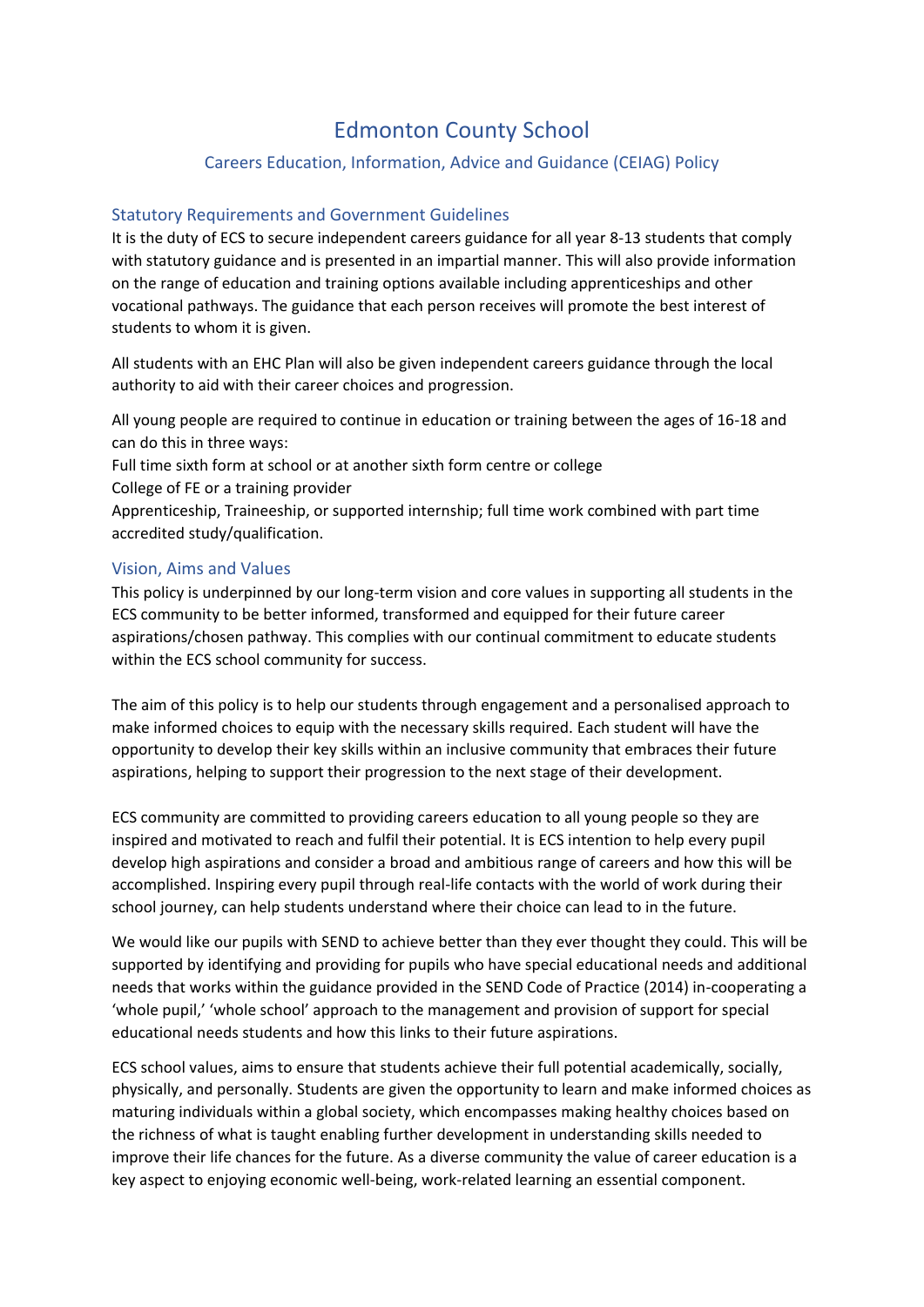## Student/Learner Entitlement

To create opportunities for all students in the ECS community to explore and experience the full range of careers pathways open to young people post 16/18. To gain more knowledge on the changing nature of the world of work and have exposure to a wide range of employers through work experience and Insight into Industry days. This will be developed in a variety of ways, through career education, curriculum, during tutor time and assemblies, meeting the standards of the Gatsby benchmark.

## Management and Delivery

ECS CEIAG provision is planned the Careers Lead in consultation with various members of staff including Senior Leadership Team and delivered with tutors and through partnership and support for from a variety of organisations who have an oversight of careers. Roles and responsibilities help provide clarity about who does what and how career learning will also be embedded in their scheme of work through the curriculum.

Governors are responsible for Senior Leadership

Senior Leadership are responsible for helping to delegate and provide funding to support for the right resources to impact career developments in all students.

Career Leader is responsible and accountable for the delivery of the school programme of career advice and guidance.

Careers adviser is responsible for providing information advice and guidance to pupils one-to-one and in groups. It is the duty of the career adviser to ensure that all students have access to independent and impartial careers guidance and will have access to information and advice about ALL pathways.

Progress Leaders are responsible for liaising with Career Leader to ensure that the career programme is being rolled out by their tutors during the specified times.

Heads of department are responsible for helping to implement and oversea delivery of programme across the different subject area

All staff are responsible for helping to aid and support students on their career journey in whatever capacity. They also need to be aware and the implications for subjects taught and how careers can be embedded into this.

Enterprise Adviser - business volunteer works with career leader to drive improvements in the school's career provision.

Enterprise Coordinator - Providing school with local source expertise and support careers provision.

Unifrog, Compass Plus and SIMS will be the systems in place to monitor, review, evaluate, and report student data.

## Stakeholders and Partners

Parents/carers: this policy is to ensure that parent/carers have an invested interest in their child's career development which is supported through ECS school community, developing confident and capable individuals with the ability to plan and make right choices for their future aspirations.